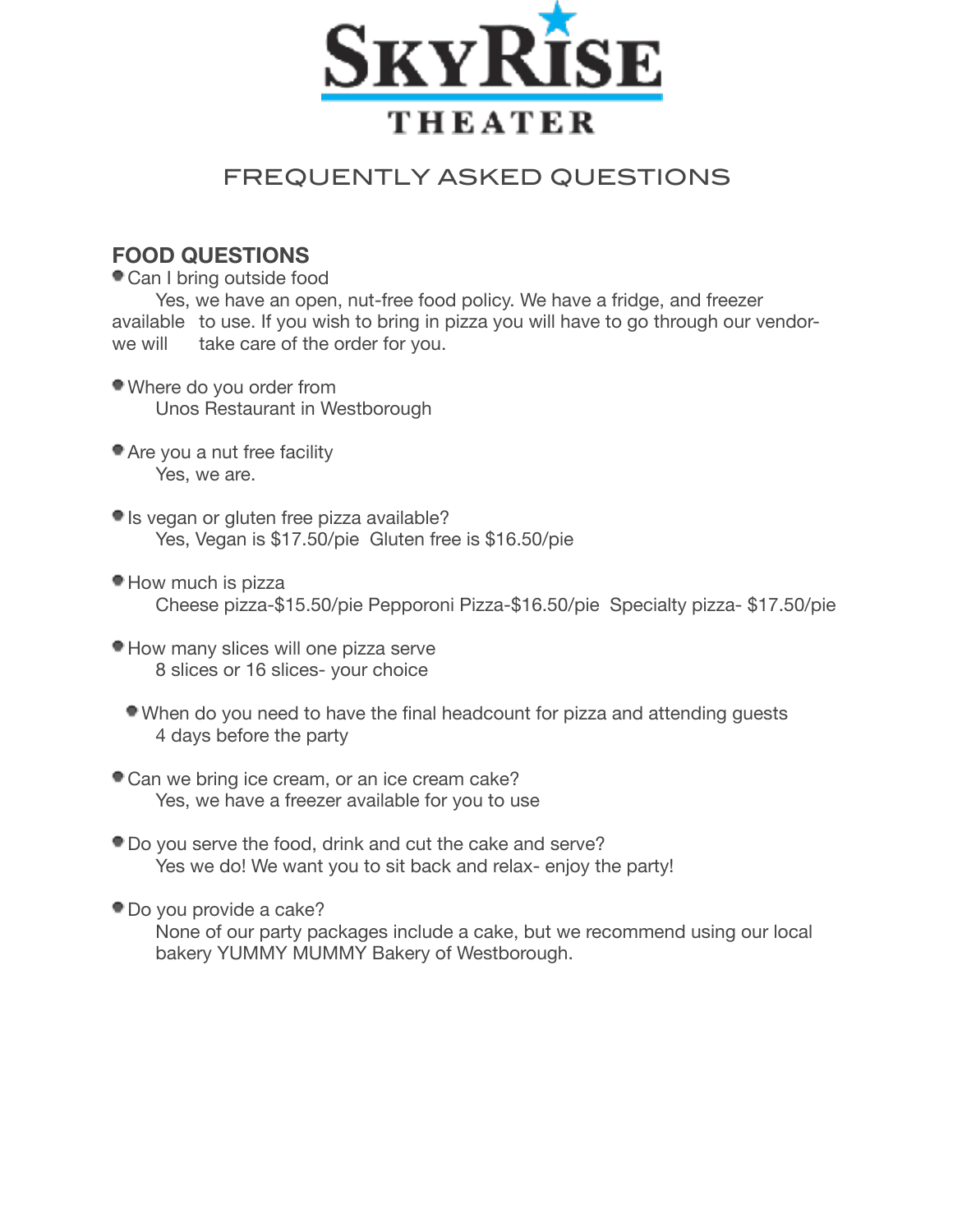# **FACILITY QUESTIONS**

- Do you decorate the facility, tables etc?
	- Yes! Please see below for details
- Classic party- Turquoise, silver, and white (skyrise colors) multi color streamers throughout the facility, outdoor birthday sign, indoor birthday banner, star centerpieces and balloon for each table, birthday boy or girl superstar seat.
- Deluxe and ShowTime party- Themed and color coordinated decorations throughout the facility, themed centerpieces, balloons displayed on each chair, decorated cake and food table, photo booth back drop, outdoor birthday sign, birthday boy or girl superstar seat.
- Can I bring my own decorations /paper goods Unfortunately, No because our goal is for you to walk in and have everything set up and decorated. Check out our Deluxe package for full themed decorations!
- Do you provide music?

Yes, all of our packages have various times we use music, and sound files. Music will be playing upon arrival of the party.

- If Is there place to put presents Yes, and we will bag them for you at the end of the party.
- Is gratuity added in a birthday party or should I tip the party host It is your choice if you wish to tip the party host, and staff if you believe they did a job well done!

### What qualifies as an extra guest in the birthday package Anyone over the age of 2 is considered a paid guest. Adults and children under 2 are free

Do you have invitations

We offer SkyRise invitations for the Deluxe package only, but they are available as an add on for the classic party- \$5/pack of 12

- How many kids can fit at a table Each table can comfortably seat 8 kids - we have 3 tables
- Maximum number of party guests 24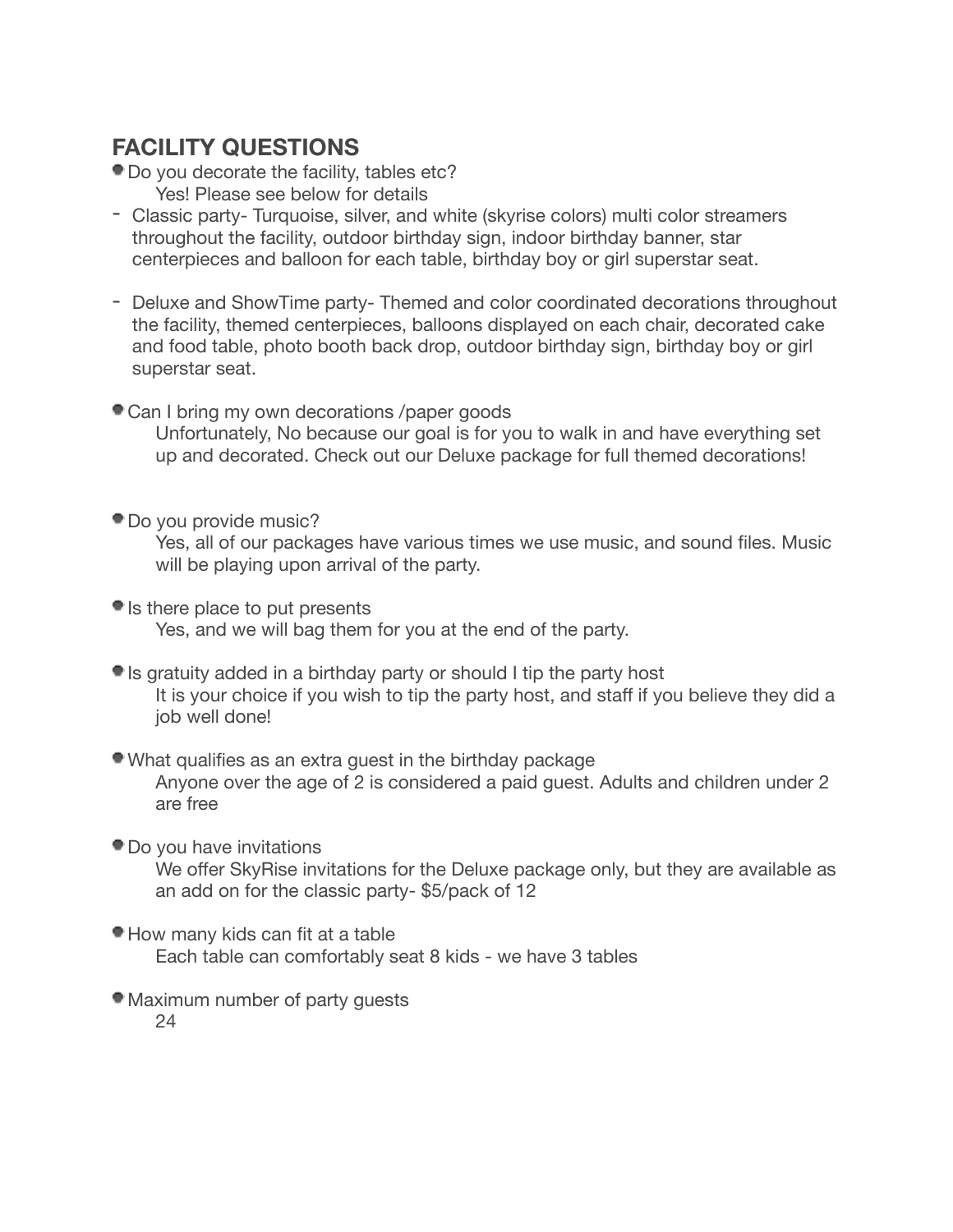Do parents have to stay

Parents are welcomed to stay or drop off their child, but please note if the space has 40+ guests in the building we charge a \$50 fee to cover additional paper goods, drink, and SkyRise staff member

- $\bullet$  Is there parking available Yes, there is a lot of parking available
- Are you handicap accessible Yes, there are no stairs in our facility
- Do you have restrooms Yes, we have two restrooms

## **PARTY QUESTIONS**

Can we bring our own goody bag?

Yes, but we include gift bags for each party guest in our Deluxe and ShowTime Package (by theme choice). Gift Bags are an additional charge for Classic Parties. *Coronation kit* 

*Hero Kit Sky Kit Adventure Kit* 

Are there costumes included in the party?

We provide props, and small costumes (ex: hat, lei, visor, bandana, vest, etc) to wear during the adventure parties only. Full costumes are provided for the ShowTime Express parties. We encourage kids to come dressed in their own costumes if they want to (hero, princess, etc)

 *Note: all costumes/props provided by skyrise for the party must be returned by the end of the party.* 

What kind of craft do you do with the kids?

We create a themed craft that has been organized specifically for each themed/ character chosen.

How many staff members are working per party

We have 2 directors on staff for 10-16 kids, we add an additional staff member for 17 or more kids.

- Will the princess/hero interact with the guests Yes, they are very active with the guests- and participate in all of the planned activities during the party
- Do you offer face painting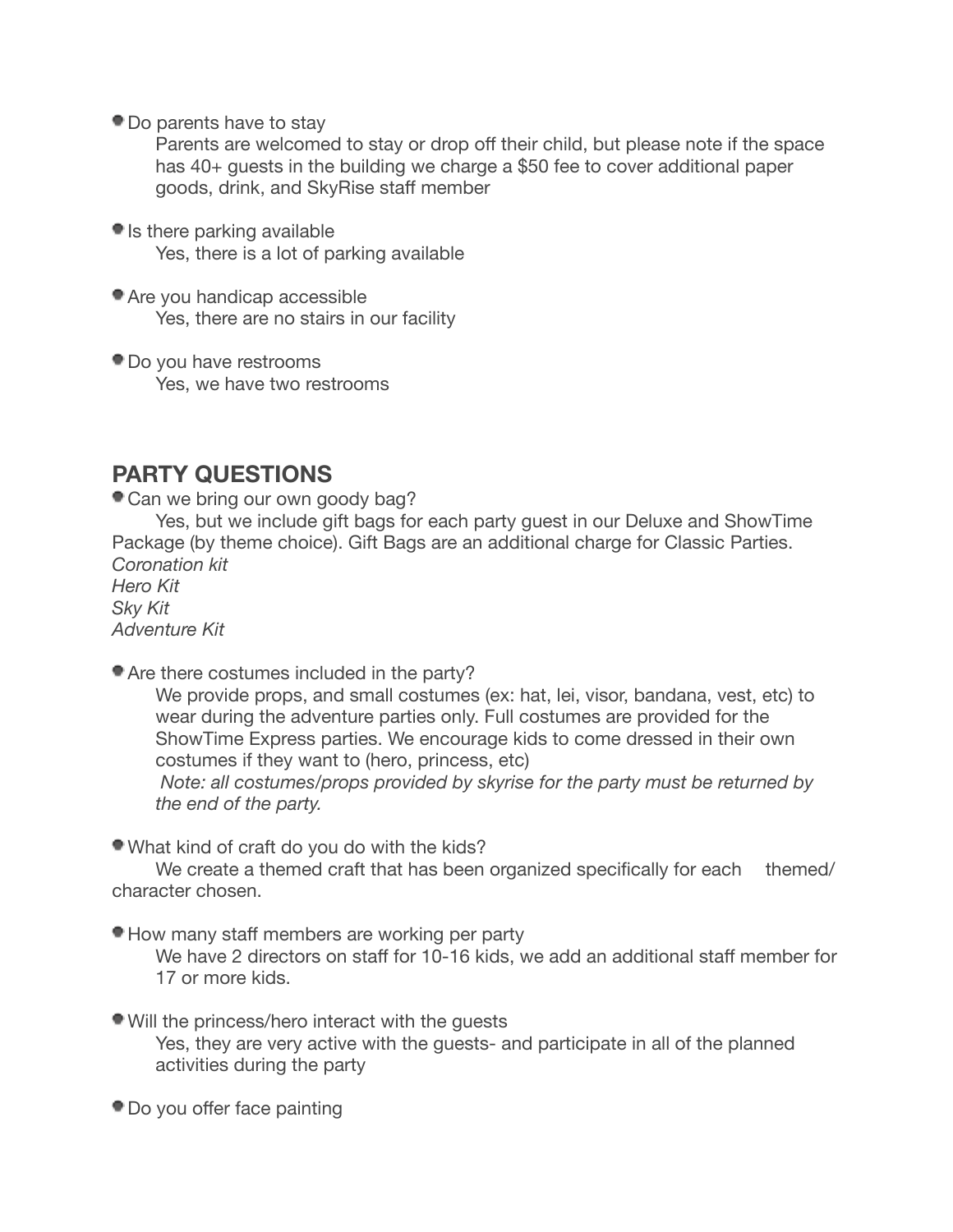We offer face painting for our Deluxe/Showtime Package- Face painting is an optional add on for \$35.00 for the Classic Party package. *Note: we only offer two different designs per party that matches the theme/characters chosen.* 

Does the birthday child open their present at the party?

No, we do not recommend this- we will bag the gifts for you to bring home.

Can we bring a piñata?

Yes, but please note this may add time to your party for an additional fee or we can shorten a planned activity to add this into the party time.

### **BOOKING QUESITONS**

What are your available party booking days and times

Fridays at 6pm Saturdays at 11am, 2pm, or 5pm Sundays - limited availability

How long are each type of party?

Adventure, and Character parties are 1 hour 45 minutes from start to finish. ShowTime Express parties are 2 hour 30 minutes from start to finish.

#### What is your cancellation policy

This event contract and the \$150 deposit are due on the date indicated in the contract. If not received on or within 30 days after the date SkyRise has the right to cancel the event. To secure the date, if client cannot timely return the contract or deposit, client must pay in full to secure the date. If client cancels within 14 days of the event, the client shall be liable and will be invoiced for the full event fee. In the event of unforeseen circumstances beyond the client's control, such as an "weather or medical", SkyRise will make a reasonable effort to reschedule in a timely manner. **Change of date fee**: If within 7 days of the scheduled event the client opts to change the contracted event to a different date/time, a \$50. Fee shall be assessed. **Late fee**: The total balance due, for all services rendered (including any "extras" or additional fees must be paid on or before the day of the event. A \$50.00 late charge will be added to the event fee every week until paid in full.

What is a good time to call in advance for a party

3 weeks in advanced as we book our parties well in advanced.

#### What is the deposit amount

\$150.00 is required when filling out the final birthday survey.

#### What is a birthday survey?

This is our convenient online form that allows you will fill in all the necessary information we need to know to make your party a great success!